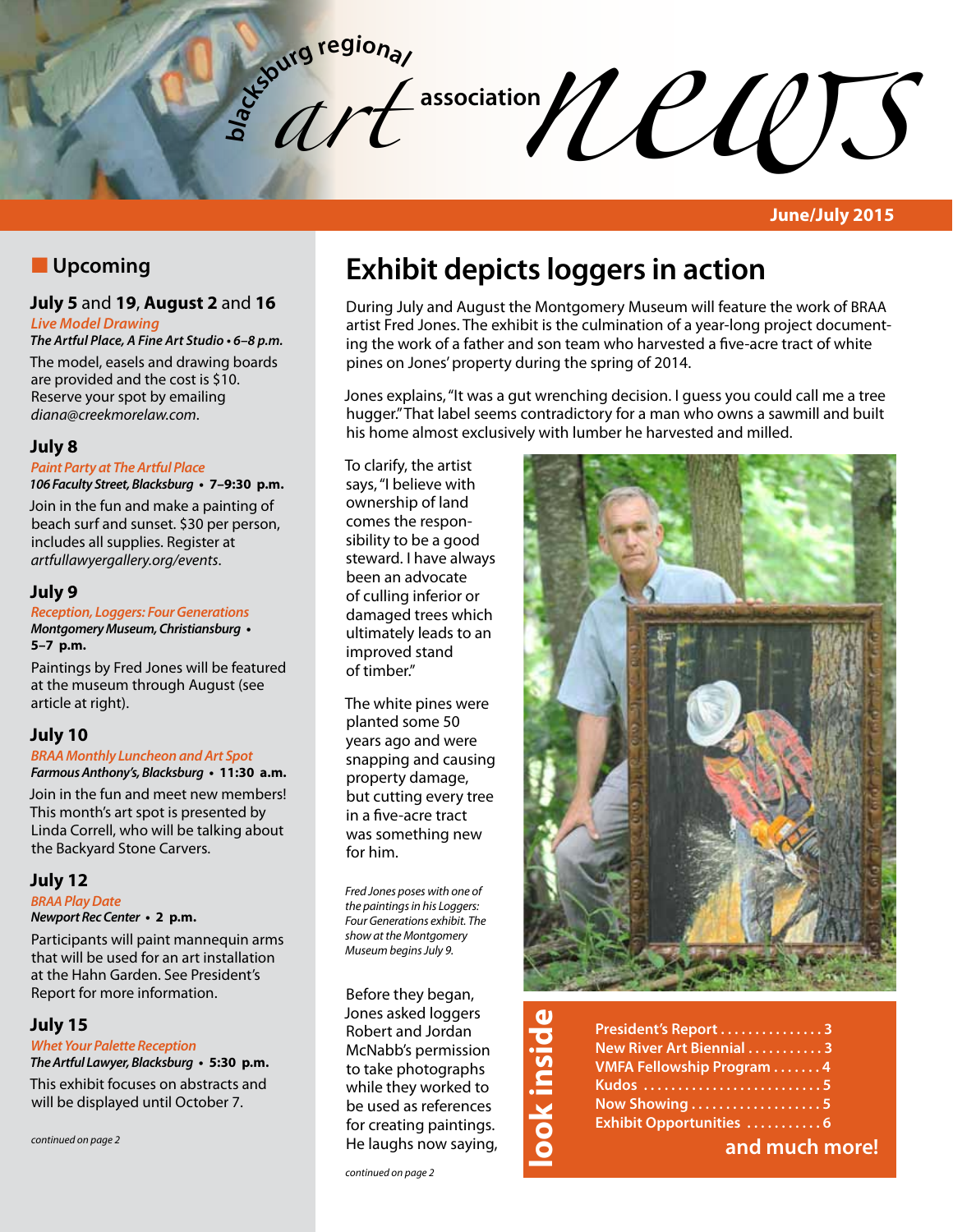### **July 16**

**BRAA Annual Theme Exhibition Reception VTLS, 1701 Kraft Drive, Blacksburg • 5–7 p.m.**

Come see artists' interpretations of this year's theme: Our Backyard.

## **July 18**

### **Art at the Market**

#### **Downtown Blacksburg • 9 a.m. – 2 p.m.**

Visit the farmers' market on Draper Road and cross the street and shop for art! Don't miss this fun day of food and art!

## **July 22**

#### *Paint Party at The Artful Place*

**106 Faculty Street, Blacksburg • 7–9:30 p.m.**

Join in the fun and make a mandala dot painting. The cost is \$30 per person, including all supplies. Register at *artfullawyergallery.org/events*.

## **July 27**

### **Opening Reception — Assemblage: Works from the Virginia Tech Collection**

**Armory Gallery, 203 Draper Road, Blacksburg • 5 – 7 p.m.**

This exhibit is presented by the School of Visual Arts at Virginia Tech and will be displayed through August 29.

## **August 5**

### *Paint Party at The Artful Place*

**106 Faculty Street, Blacksburg • 7–9:30 p.m.**

Join in the fun and make a painting of bluebirds. The cost is \$30 per person, including all supplies. Register at *artfullawyergallery.org/events*.

### **August 7–8**

### **Steppin' Out Downtown Blacksburg**

Blacksburg's 35th annual street festival features more than 250 crafters and artists, 65 musical acts, and food from more than 20 downtown restaurants.

## **August 7–9**

#### **Z. L. Feng Watercolor Workshop Warm Hearth Village, Blacksburg**

Intermediate level and above watercolorists won't want to miss this workshop by this internationally acclaimed artist! Portrait and landscapes will be covered. Visit *www.blacksburgart.org* for more information and addition to the wait list (class is currently full).

# Upcoming *continued from page 1* Exhibit depicts loggers *continued from page 1*

"I don't think they knew at the time just how many pictures I would be taking." None of the photos were posed, planned or staged. Robert and Jordan never knew when Jones would be there, and with time the father and son duo became oblivious to the camera.

When asked why he chose to do this series Jones explains, "I believe art can be broader than the typical categories of landscapes, abstracts, florals, and portraits. It can take the viewer to places they might never get a chance to see."

He also thinks logging gets a bad rap from the public, but it can be done correctly. Most people don't realize that many of our most valuable trees can only grow when they receive full sunlight. Clear cutting is the only way to achieve that.

When asked if there was anything he disliked about the painting project, the artist paused and smiled saying, "Plaid. Robert seemed to have a preference for plaid shirts and I hate painting plaid!"



*Jones' oil painting of Jordan McNabb, a forth generation logger.*

On a more serious note, Jones recalled a conversation with Jordan McNabb asking him why he chose to make a living in one of the most dangerous jobs on the planet. Jordan responded that not only was his father a logger, but also his grandfather and great-grandfather. Jordan said proudly that not many people are able to say they are the fourth generation to work in a given occupation.

Since the logging operation was completed a large portion of the waste has been cut for firewood or piled up and burned. The ashes provide nourishment for the oaks, persimmons, walnuts, black cherries and sourwoods Jones has planted and shielded from the numerous deer that populate his land. The skid trails are green with grass and clover. There is no runoff from the rains. Thousands of white pine seedlings are shooting up and will have to be thinned. With time the five acres will again be a thing of beauty.

Jones invites everyone to enjoy his oil paintings and learn something about a world few people ever see. A reception for the show will be held July 9 from 5–7 p.m. The McNabbs are expected to be in attendance and light refreshments will be served.  $\blacksquare$ 

**"In spite of everything, I shall rise again. I will take up my pencil, which I have forsaken in my great discouragement, and I will go on with my drawing."**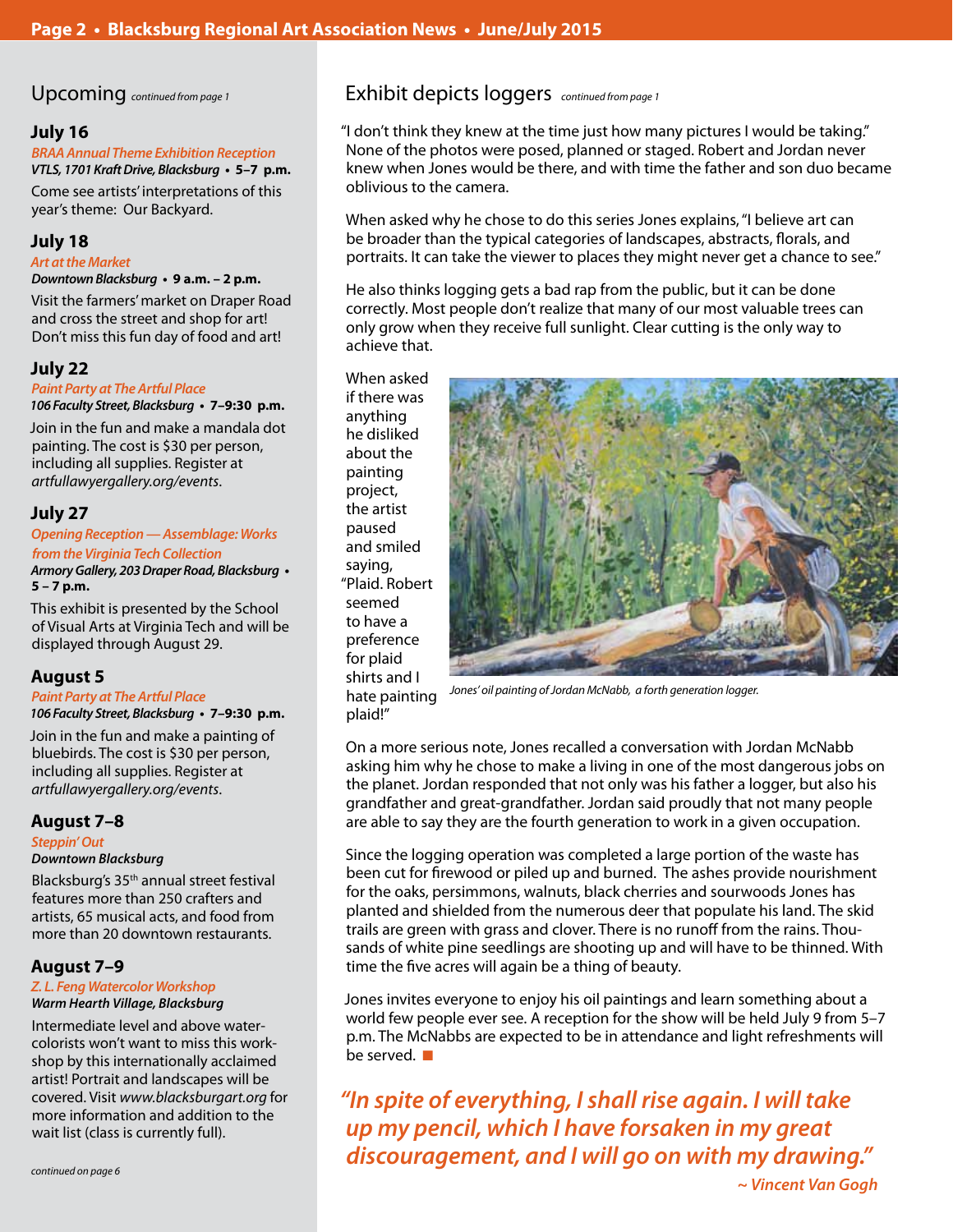# **n** President's Report

Membership chair **Nancy Norton** informed me a couple of weeks ago that we now have 114 members. In the last two years, BRAA membership has slowly increased, bringing with it new enthusiasm, new ideas and tons of talent. It is a good time for BRAA!

More good things to come include:

**Theme show** — at this writing, entries are going well and the deadline was July 1. The show will hang around the 15th and the reception will be July 16, 5-7 p.m. in the VTLS Building at 1701 Kraft Drive in the Corporate Research Center. Thanks to **Robi Sallee** and **Jeanette Bowker** for handling this annual event.

**Hahn Garden** — The great "arms" caper is moving right along. A play date for painting all the arms is set for Newport Recreation Center on **July 12** starting at 2 p.m. Paint (and arms!) will be provided, but you can bring your own if you want and do bring brushes for acrylic paint. Please email *younggerri@gmail.com* to let me know you will be there. If you have painted arms from picking up blanks at the luncheons, please bring them all finished to the luncheon on July 10 or to the play date. The hanging/installation will take place on July 30 starting at 10:45 a.m. at the Hahn

Garden at Virginia Tech. Again, please email to let me know if you can help with this part of the project. One or two plein air dates will be set for the garden while all the outdoor sculptures are in place. More to come on that.

#### **Z. L. Feng workshop** — This exciting watercolor



*Instructor Sally Shisler gives a palette knife demonstration during the BRAA sponsored workshop in May.*

workshop is set for Aug. 7-9 and has been full for weeks. Thanks to **Charlotte Chan** for her hard work on this eagerly awaited event.

**Becca Imbur Eco Printing /Bookmaking workshop** — Watch for more information on this unique October workshop in order to take advantage of the autumn leaves.

#### **Annual meeting** — November.

It has been a very busy year and a gratifying one as each event and workshop has proven to be successful. It has taken the efforts of many to coordinate, plan and attend these fun and educational events. We will continue to have plein air dates into the fall and have some terrific locations in mind. Special thanks go to **Charlotte Chan**, **Lois Stephens**, **Ruth Lefko** and **Judy Crowgey** for workshop and plein air planning and coordination. Thanks also to all the members who have faithfully been coming to luncheons and volunteering to help. It takes all of us working together to make BRAA a terrific art association.

Your partner in art,

Gerri

**13***th New River Art Juried*  **Biennial coming soon**

The Fine Arts Center of the New River Valley in Pulaski has established the important dates for the New River Art Juried Biennial 2015. BRAA hosted this exciting show in 2013 and the Jacksonville Center for the Arts will host in 2017.

Full details will be coming out soon via New River Art 2015 on Facebook and the web. Applications will be accepted only through *www.callforentry.org*. This application service is free to artists and provides a totally online process for applying, judging, and notification. If you have not yet used this service but wish to apply for the biennial, please sign up now and load some photos of artwork into your portfolio. These photos can be artwork you may wish to enter in this show (or others). The point is to practice the process. Photos can be removed whenever you wish. This will help you become familiar and understand what is necessary before you stress out about the actual application to the biennial.

Eligible artists over 18 years of age must be living within the counties of Pulaski, Giles, Montgomery, Floyd, Wythe, Roanoke and cities of Roanoke, Salem and Radford. This is a change from previous biennials, which were open to a wider geographic area.

To help you prepare, below are the important dates surrounding this exciting show.

#### Application period **July 24 – Sept. 18**

Notification of acceptance/ non-acceptance **between Sept. 24-30**

Delivery of accepted pieces **Oct. 5-6**

Hanging of show **Oct. 7**

Opening of show **Oct. 9**

Reception/awards ceremony **Oct. 16**

Closing of show **Nov. 20**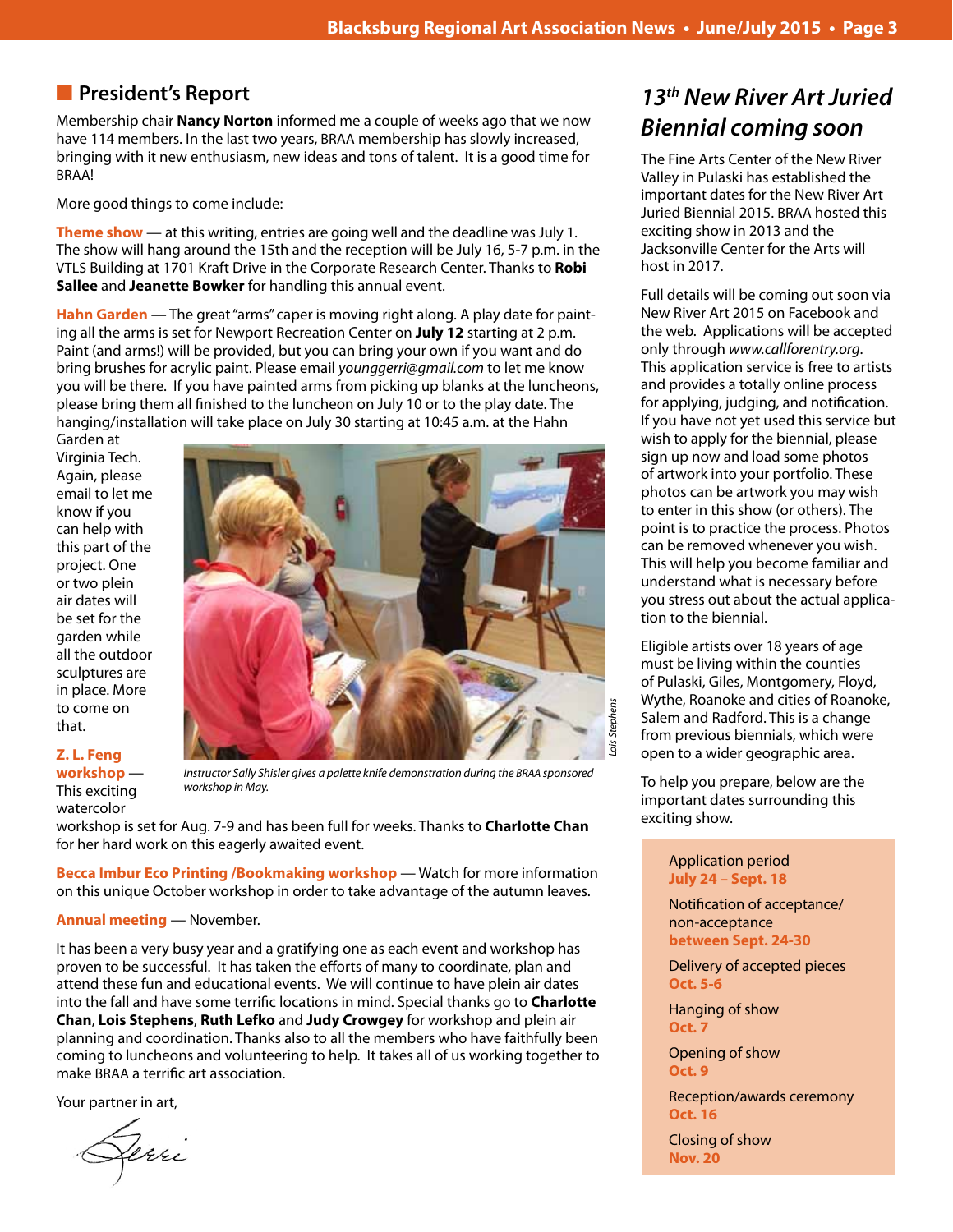

More than two dozen mannequin arms are primed and ready for painting for the Hahn Horticultural Garden outdoor installation project. To sign up to help complete the paintings and/or help hang, email *braaarts@gmail.com*. Go to *www.blacksburgart.org* for full information.

Group painting is on Sunday, **July 12**, starting at 2 p.m. at the Newport Recreation Center at 434 Blue Grass Trail, Route 42, Newport. No cost, just bring your brushes. We will be using acrylic paint on primed linen. We will supply a variety of colors of paint and Sharpie markers for use in the process.

Thursday, **July 30**, starting 10:45 a.m., we will be hanging the arms at Hahn in snake formation around one or more trees and also from one gazebo like bean pods. Tall people welcome!

# **Virginia Museum of Fine Arts Offers Fellowship Opportunities**

The Virginia Museum of Fine Arts Fellowship program is a vital source of funding for the visual arts and art history in Virginia. VMFA is committed to supporting professional artists and art students who demonstrate exceptional creative ability in their chosen discipline and, as such has awarded more than \$5 million to Virginia's artists since the program's creation. This year marks the 75th anniversary of VMFA's Fellowship Program. A dedicated microsite and documentary to the 75 year history of the program is at *http://vmfa.museum/programs/75th-anniversary/*.

The VMFA Fellowship program was established in 1940 through a generous contribution made by the late John Lee Pratt of Fredericksburg, Virginia. Offered through VMFA Statewide, Fellowships are still largely funded through the Pratt endowment, and supplemented by annual gifts from the Lettie Pate Whitehead Foundation and the J. Warwick McClintic, Jr. Scholarship Fund.

*Betty Moore poses beside one of her paintings at the June 4 opening reception at the Moss Center for the Arts on the Virginia Tech campus. The exhibit, Wanderings, also features the work of BRAA members Charlotte Chan and Marie Collier and will be on display through August 9.* 

 VMFA offers \$8,000 awards to professional artists, \$6,000 awards to graduate students, and \$4,000 awards to undergraduate students. Applicants may apply in the disciplines of Crafts, Drawing, Film/Video, Mixed Media, New/Emerging Media, Painting, Photography, Printmaking, Sculpture, and Art History (graduate students only). All applicants must be legal residents of Virginia and student applicants must be enrolled full-time in degree-seeking programs. Applicants'

works are reviewed anonymously by distinguished jurors and awards are made based on artistic merit. The deadline for Fellowship applications is Friday, **November 6**, 2015.

Professional artists and interested students are encouraged to apply. Full eligibility criteria can be found at *www.VMFA.museum/fellowships*.

Visit this page this summer for information on how to apply for a 2016-17 VMFA Fellowship.

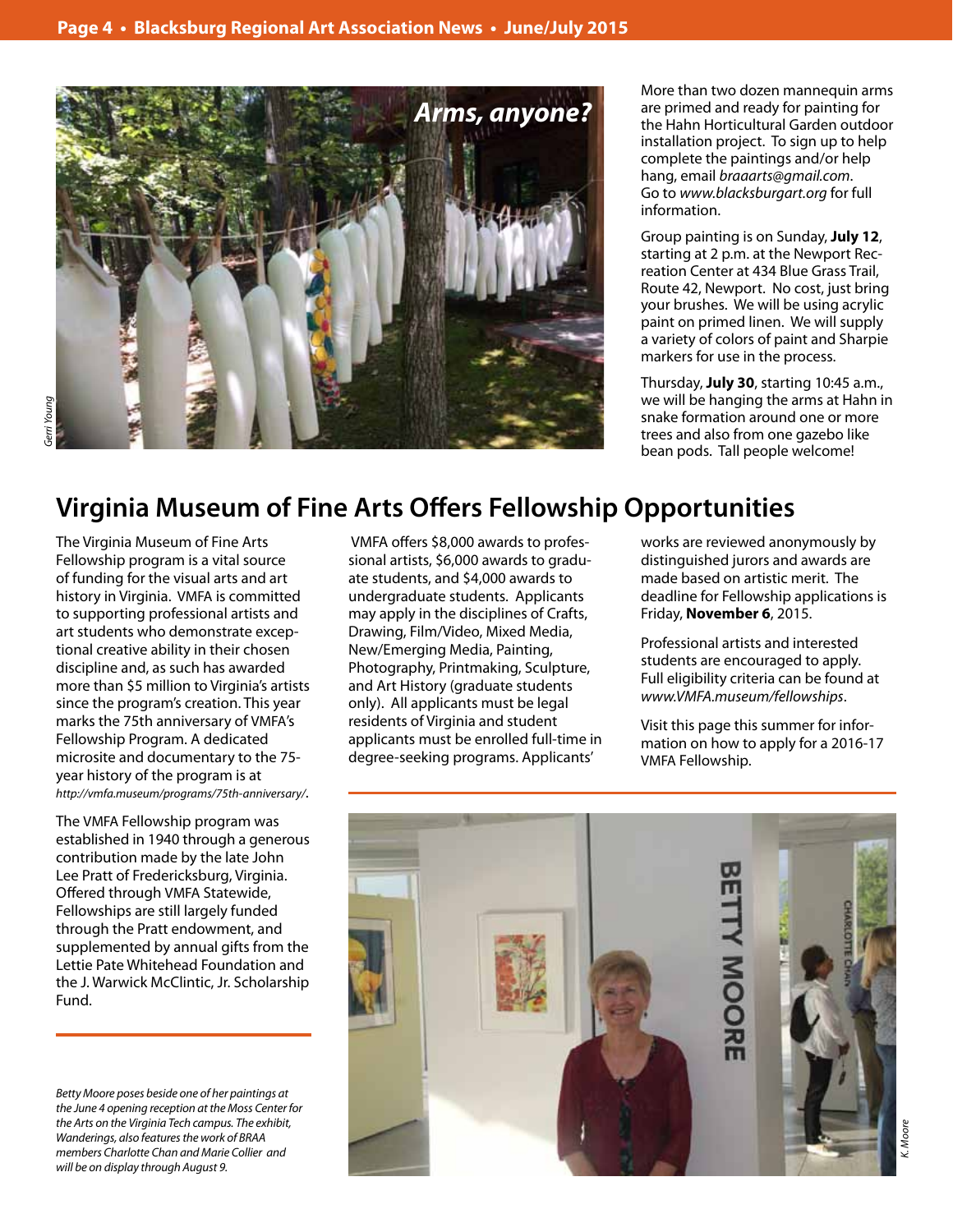# **n** Kudos

**Pat Bevan**'s painting, "Focused to Win," was accepted in the Pastel Society of North Carolina's annual juried exhibition from May 16 – June 16 in Greensboro, North Carolina.

Three of **Vera Dickerson**'s works have been accepted in exhibits this spring. "Reggae Ballet" won third place at the Southern Watercolor Society's exhibit in Tennessee; "Dance of the Bumblebees" received the award of excellence at the Virginia Watercolor Society's show; and "Warmth in the Heart of Winter" was awarded third place at the Mid-Atlantic Watercolor's show in Maryland.

**Charlotte Chan** (below, right) receives the Award of Merit from exhibition coordinator Brenda Hounshell at the 36<sup>th</sup> Annual Virginia Watercolor Society Juried Exhibition in Harrisonburg.

Congratulations to all!



*Focused to Win by Pat Bevan*



*Warmth in the Heart of Winter by Vera Dickerson*



# **Now Showing**

**April 15 – July 15** (except where indicated otherwise)

**Jeanette Bowker**, Pointe West Management, Blacksburg

**Jennifer Carpenter**, Blue Ridge Cancer Care, Blacksburg

**Charlotte Chan**, Center for the Arts, Virginia Tech (until Aug. 9)

**Marie Collier**, Zeppoli's, Blacksburg and Center for the Arts, Virginia Tech (until Aug. 9)

**Pam Congrove**, Virginia Tech Women's Center, Blacksburg

**Francis Frederick**, ICTAS, Virginia Tech Campus (until mid-Nov.)

**Paula Golden**, Virginia Tech Carilion School of Medicine, Roanoke (until early July)

**Susan Hensley**, Virginia Tech Carilion School of Medicine, Roanoke (until early July)

**Teri Hoover**, Brown Insurance, Blacksburg

**Ruth Lefko**, Chateau Morrisette, Floyd (through July)

**Betty Moore**, Mill Mountain Coffee and Tea, Blacksburg and Center for the Arts, Virginia Tech (until Aug. 9)

**Martha Olsen**, Holtzman Alumni Center gallery, Virginia Tech campus

**Melissa Philen**, See Mark Optical, Blacksburg and Main Street Inn, Blacksburg

**Joy Rosenthal, ICTAS, Virginia Tech** Campus (until mid-Nov.)

**Karen Sewell**, VTLS, Corporate Research Center, Blacksburg

**Donald** and **Joanna Sunshine**, Perspective Gallery, Squires, Virginia Tech campus (until Aug. 9)

*Riley Chan*